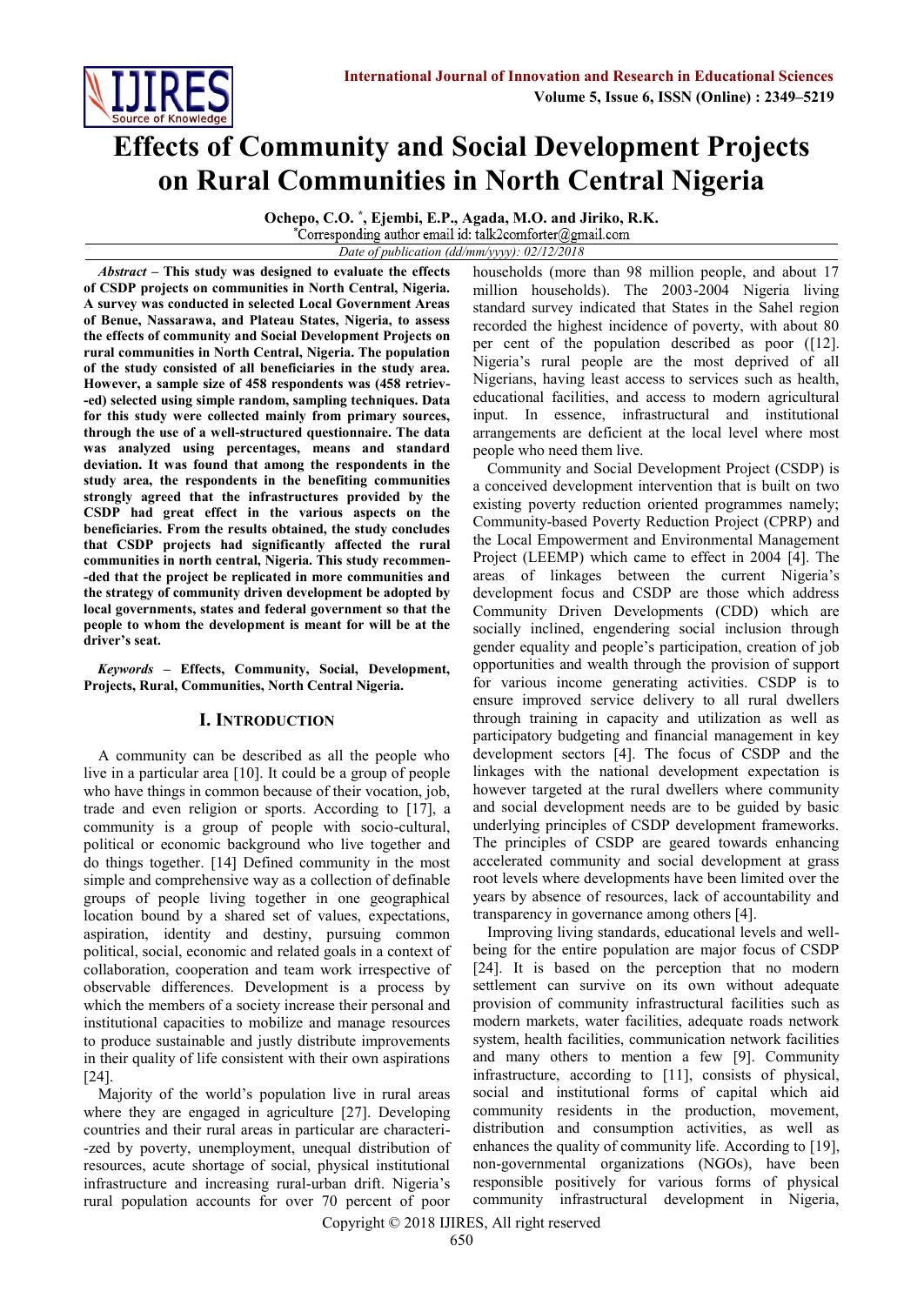

through diverse developmental activities of community based organizations (CBOs) participation in infrastructural provision.

#### **II. STATEMENT OF THE PROBLEM**

Government initiated community development pro- -grammes have been criticized for their failure to properly identify the common objectives or the felt needs of beneficiaries and failure to base the planning and implementation on democratic procedures by involving the people adequately [23] [2]. This makes most governments slow to deliver basic services and are often ineffective in reaching the poor [18]. The major problem is that each government tends to have unique and varied philosophical inclination to whatever aspect of development it deems fit. [13] Remarked that lack of power at the local level, absence of effective local development oriented institutional structures, lack of funds and mismanagement of lean resources and over dependence on outside models hamper developmental programmes. [16] Reported that most government programmes fail because of administrative and structural factors. Similarly [7] reported that often developmental initiatives take top-down approach whereby planning and implementation is done at the government circle without the involvement of the target population in the decision making process of needs identification and project design.

Many poverty reduction projects in developing countries were not sustainable because of their supplydriven and top-down nature which neglected community partnership and ownership of development projects [6]. United Nations Development Programme [25] and [26] reported that programmes commanding a sense of ownership by target beneficiaries and stakeholders have clearly performed better than those that did not and unless the target beneficiaries are carried along, they will never have commitment to make such development programmes work.

In Nigeria, a lot of attention has been focused on rural transformation with a view to empowering the rural dwellers politically, socially and economically. Several government development programmes and policies have evolved over the years and were targeted at rural transformation. Despite all these developmental efforts, [3], reported that the North Central Nigeria is still generally under developed due to lack of modern infrastructural facilities such as pipe borne water, electricity, hospitals, all season roads, communication services, organized markets, among others. Therefore, rural and agricultural underdevelopment looms in North Central Nigeria. This trend is worrisome and could probably be responsible for mass exodus of young people from the rural areas to urban areas. The aim of this study is to ascertain the effects of CSDP infrastructural provision among the respondents in the benefiting communities in North Central Nigeria.

## **III. METHODOLOGY**

use of questionnaire for data collection. This study was carried out in North Central Nigeria. The North Central or Middle Belt is a human geographical term designating the region of central Nigeria populated largely by minority ethnic groups and stretching across the country longitudin- -ally. North Central Nigeria lies between latitude  $4^0$  30N and  $11^{\circ}$  20N of the equator and longitude  $3^{\circ}$ E and  $14^{\circ}$ E of the Greenwich Meridian [28]. The area occupies a land mass of about 296, 898 Km<sup>2</sup> and a population of 21, 566, 993 million people (National population commission) [29]. The population density is estimated at 76 percent per  $km<sup>2</sup>$  with the rural population constituting about 76 percent of the population in the zone.

The population of this study consisted of all beneficiaries in North Central states in Nigeria which include Niger, Benue, Nassarawa, Kogi, Plateau, Kwara and Federal Capital Territory Abuja. Fifty percent of the states were selected randomly to give three states out of the six states in the North Central. Benue, Nasarawa and Plateau states were selected randomly. Multistage sampling technique was used to select a sample size of 418 respondents.

Primary data were collected through a well-structured questionnaire. The research instrument was validated by pilot testing and passing it through erudite scholars in the Department of Agricultural Extension and Communica- -tion, Federal University of Agriculture, Makurdi to ensure that it possessed both face and content validity. Descriptive statistic was used for analysis of data.

## **IV. RESULTS AND DISCUSSION**

Based on the perception index, the effects of infrastructural facilities provision in benefiting communiti- -es was highest in Benue state. Benue state was highest with strong agreement to the propositions that CSDP led to reduction in the time and distance to school since completion of CSDP project ( $m = 5.00$ ). Specifically, there were increases in the number of people attending PTA meetings ( $m = 5.00$ ), reduction in child mortality ( $m =$ 4.94), increases in the number of safe delivery ( $m = 4.98$ ), access to immunization ( $m = 4.98$ ), reduction in childhood diseases ( $m = 4.92$ ), reduction in time and distance to health facilities ( $m = 4.96$ ) and access to antenatal and post natal care ( $m = 4.75$ ). Respondents further strongly agreed that there was reduction in time and distance to safe drinking water ( $m = 4.96$ ); reduction in the incidence of waterborne diseases ( $m = 4.88$ ); increases in the number of vehicle plying the roads per week ( $m = 4.95$ ); reduction in average time taken to reach the communites  $(m = 4.99)$ ; reduction in average cost of transport ( $m = 4.94$ ); increase in social events such as community meetings  $(m = 4.92)$ ; increase in economic activities such as buying and selling of farm produce  $(m = 5.00)$ ; increase in the number of people that have acquired skills for handwork such as masonary, carpentry etc ( $m = 4.70$ ) and reduction in the number of youths migrating to the urban areas (m=4.69). On the other hand, repondents agreed that there was increase in school enrolment ( $m = 4.00$ ) and access to safe drinking water ( $m = 4.42$ ) reduction in average cost of

The study employed public opinion method which made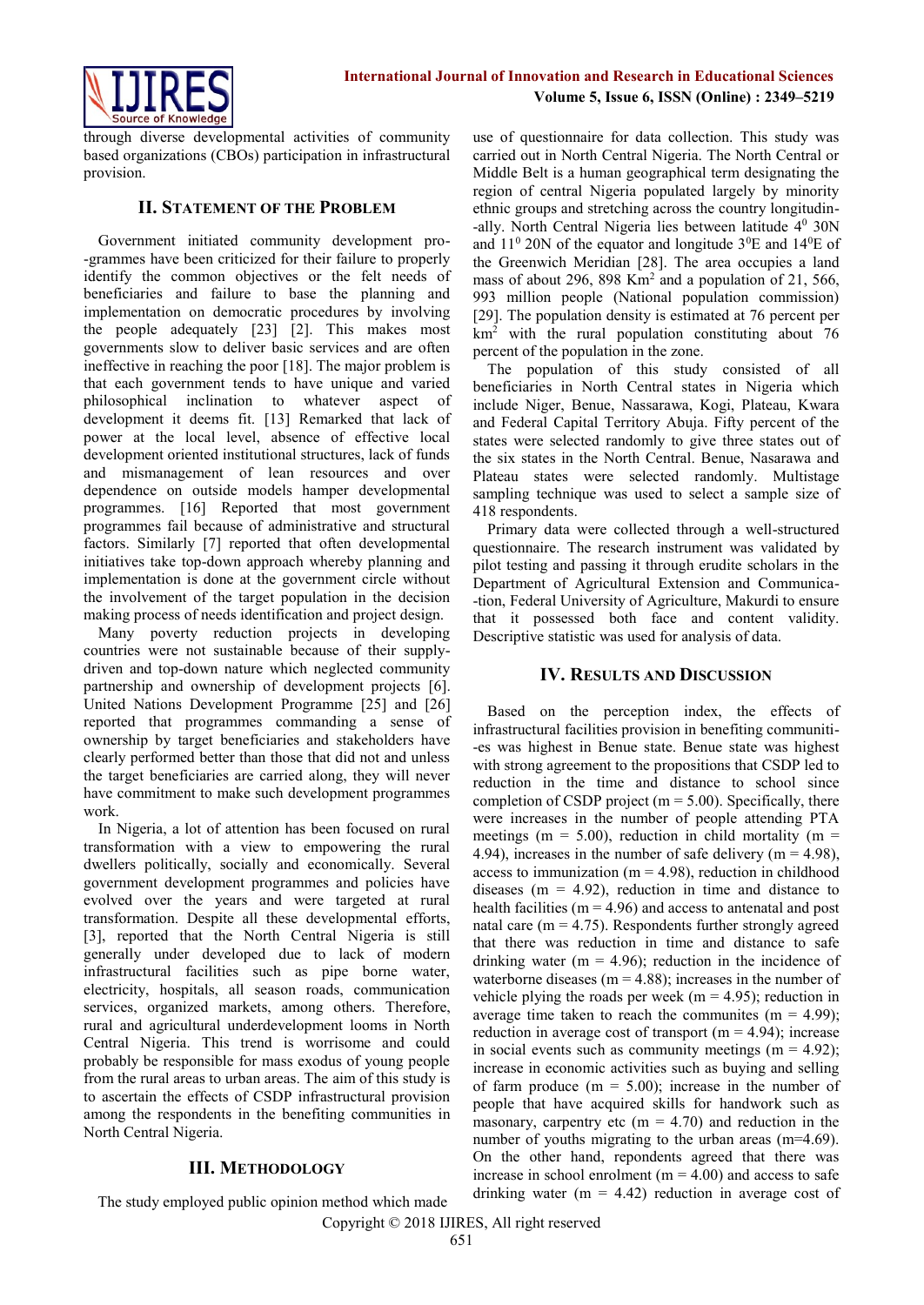**International Journal of Innovation and Research in Educational Sciences Volume 5, Issue 6, ISSN (Online) : 2349–5219**



potable water ( $m = 4.00$ ). The high mean scores on the effects of the CSDP project is an indication that the project was successful and executed projects that met the socioeconomic needs of the target communities.

For Plateau state, respondents agreed that CSDP resulted in reduction in distance and time to school (m = 3.74), increase girl-child education (m = 3.83), increase in school enrolment (3.93) and increase in the number of teachers employed in the schools,  $(m = 3.81)$ .

Further, respondents agreed that there was increases in the number of people attending PTA meetings ( $m = 3.56$ ), reduction in child mortality ( $m = 3.90$ ), increase in the number of save delivery  $(m = 3.87)$  access to immunization ( $m = 4.00$ ), reduction in child-hood diseases  $(m=4.00)$ , access to health facilities  $(m = 3.86)$ , access to antenatal and postnatal care  $(m = 4.19)$ , access to safe drinking water ( $m = 3.82$ ), time and distance to safe drinking water ( $m = 3.70$ ), reduction in incidence of water borne diseases ( $m = 3.66$ ), reduction in the average cost of portable water ( $m = 3.66$ ), increases in the number of vehicle plying the roads  $(m = 3.52)$ , reduction in the average to reach the communities  $(m = 3.56)$ , and reduction in the average cost of transport ( $m = 3.53$ ), increases in social event such as community meetings (m = 3.55). Respondents further agreed that there were increases in economic activities such as buying and selling of farm produce, increases in the number of people that have acquired skills such masonry and carpentry (m = 3.76) and reduction in the number of youths migrating the urban areas (m  $=$  3.73).

In Nassarawa State, respondents strongly agreed that CSDP effected outcomes in the following areas, reduction in the time and distance to school since the completion of CSDP project ( $m = 4.59$ ), increase in girl-child education  $(m = 4.46)$ , increase in school enrollment  $(m = 4.77)$ , increases in the number of safe delivery, access to antenatal or post natal care ( $m = 4.67$ ). Areas where there was agreement to the proposition of effect were: increases in girl child education ( $m = 4.47$ ), increases in the number of teachers employed in the schools  $(m = 4.27)$ , increases in the number of people attending PTA  $(m = 4.00)$ , reduction of child mortality ( $m = 4.24$ ), access to immunization ( $m = 4.00$ ), reduction in childhood diseases  $(m = 4.33)$ , reduction in time and distances to health facilities (m = 4.33), access to safe drinking water (m = 4.00), reduction in time and distance to get safe drinking water ( $m = 4.03$ ). Respondents further agreed that CSDP effect outcome in the dimension of reduction in the incidence of water borne diseases ( $m = 4.05$ ), reduction in the average cost of portable water ( $m = 4.06$ ), increases in the number of vehicle plying the road since the intervention of CSDP project ( $m = 4.09$ ), reduction in the average time to reach the community ( $m = 4.09$ ), reduction in the average cost of transport ( $m = 4.04$ ), increases in social event such as community meeting  $(m = 4.17)$ , increases in economic activities such as buying and selling of farm produce  $(m = 4.25)$ , increases in the number of people that have acquired skill such as masonry and carpentry  $(m = 3.80)$  and reduction in the number of youth -s migrating to the urban areas ( $m = 4.33$ ).

Analysis of variance test indicate that states differ significantly on effect of CSDP projects in all dimension of the projects implemented (4.  $15 \le F \le 93.60$ ;  $0.01 \le P$  $\leq$ 0.05). The north central (pooled) results in Table 4 present the effects of CSDP infrastructural provision among the respondents in the benefiting communities. The respondents agreed that CSDP had positive effect in the aspects of reduction in the time and distance to school since the completion of the CSDP project ( $m = 4.15$ ), increase in girl-child education  $(m = 4.20)$ , increase in school enrollment ( $m = 4.43$ ), increase in the number of teacher employed in the school ( $m = 4.08$ ), increase in the number of people attending P.T.A meetings  $(m = 3.83)$ , reduction in child mortality ( $m = 4.26$ ), access to immunization ( $m = 4.33$ ), reduction in childhood disease  $(m = 4.33)$ , reduction in time and distance to health facilities ( $m = 4.25$ ), access and distance to safe drinking water ( $m = 4.02$ ), reduction in incidence of water borne diseases ( $m = 4.00$ ), reduction in average cost of portable water ( $m = 3.84$ ), increase in the number of vehicle plying the road since the intervening  $(m = 4.23)$ , increase in social event such as community meetings (m=4.05), increase in economic activities such as buying and selling of farm produce  $(m = 3.85)$ , increases in the number of people that have acquired skills for handworks such as masonry, carpentry ( $m = 4.10$ ), reduction in the number of youths migrating to the urban areas  $(m = 4.09)$ , it is apparent that the strong positive response are as a result of high access to the infrastructure and therefore the great effects. This result agrees with the finding of [8] who reported that in the education sector there was reduction of the average time taken by students to school due to Edo State CSDP intervention in the construction and rehabilitation of schools. Similarly, [5] reported that LEEMP intervention resulted in the increase in the number of teaching staff and an increase in enrollment as a result of enabling environment for learning within the communities. The result obtained in this agrees with that of [22] who reported that provision of health centres is the most effective projects in the CSDP project that the intervention in the health sector by bringing primary health centres in the community resulted in measurable increase in the number of children immunized and increase access to Medicare by members of the community. When subjected to test of difference, the result indicated that on the average respondents significantly agreed that the (12.49≤ t ≤ 36.24; p ≤ 0.01) programme has affected changes in the life of the communities in all the dimensions of the project. This result is similar to the findings of [1] who reported that the execution of the infrastructural projects within the community led to a drastic reduction in water borne diseases and other diseases. This shows that most of the projects executed have to do directly or indirectly with the focus of maintaining the public health of the communities .These authors also reported increase in school enrollment and reduction in rural urban migration which was also observed in this study. This implies thatthe CSDP project is successful and effective in the study area. This could be attributed to the adequate involvement of the beneficiaries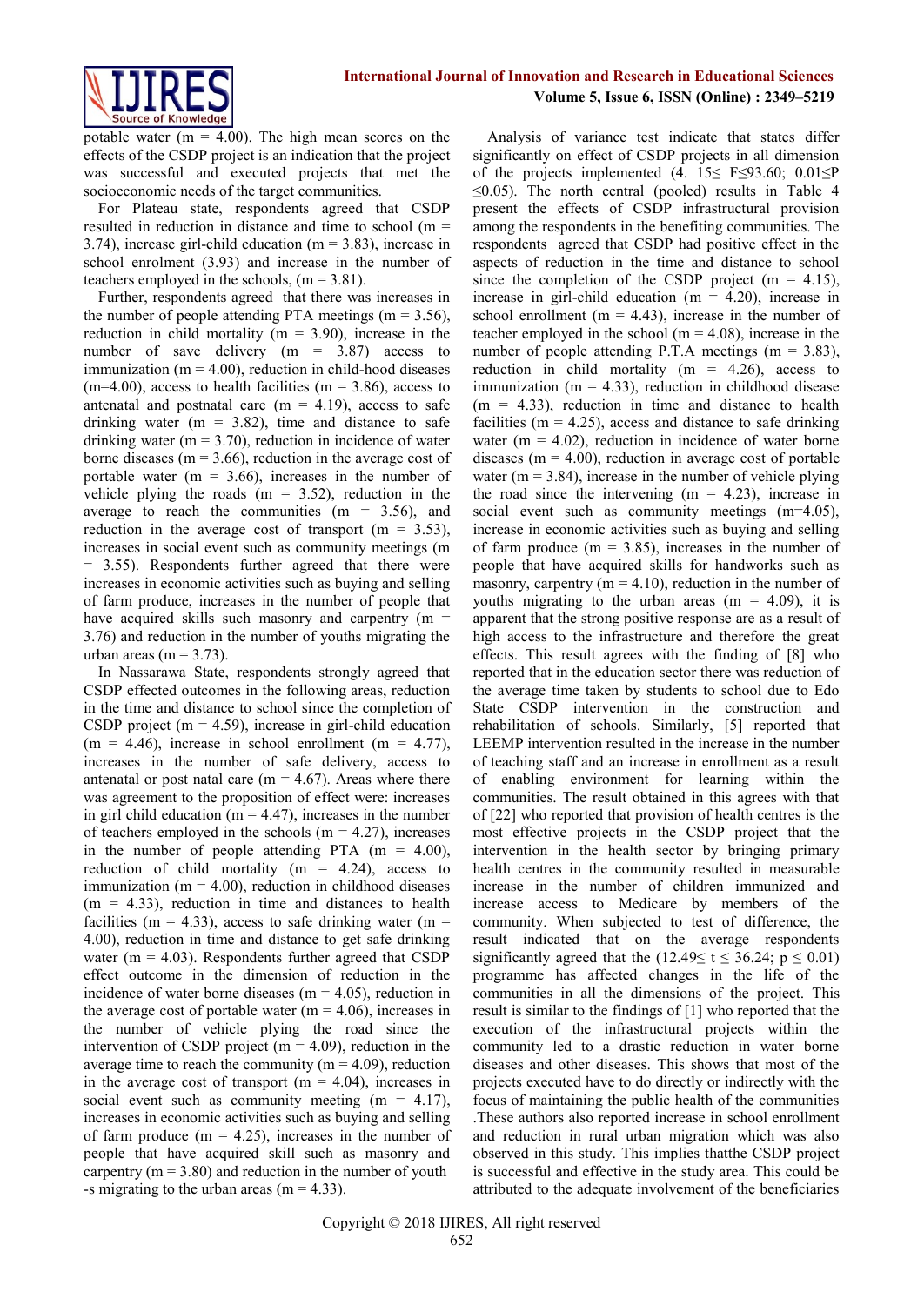

in the identification and selection of projects that really met their needs.

*Overall results in the education sector were positive based on available indices. There was reduction of 20 minutes in the average time taken by students to get to school and 1 kilometer in average distance to school due to the intervention in the construction and rehabilitation of schools. Measureable improvement was also recorded in the number of students in science classes (Plateau state) where science laboratory and exam hall were provided. These outcomes should encourage the state and local government authorities to intensify effort in this direction. This result agrees with the finding of [8] who reported that in the education sector there was reduction of the average time taken by students to school due to Edo State CSDP intervention in the construction and rehabilitation of schools. Similarly, [5] reported that LEEMP intervention resulted in the increase in the number of teaching staff and an increase in enrollment as a result of enabling environment for learning within the communities.* 

In the health sector, the mean scores of Benue, Plateau and Nasarawa shows high access to health facilities because most of the communities did not have primary health centres in their communities before CSDP intervention these has resulted in increase in the number of children immunized, safe deliveries, and better treatment of HIV/AIDS patients. Even though the health talks in the health centres were still not regular, there is a direct and positive relationship between health of these rural dwellers and agricultural productivity. Since most of the respondents have been shown to be involved in agriculture. This is in agreement with [21], who established a nexus between agricultural productivity and farmer's wellbeing. [8], opined that agriculture as carried out today in a dangerous occupation as means millions of agricultural workers sustain injuries and death thoughout the world. The result obtained in this study agrees with that of [22] who reported that provision of health centres is the most effective projects in the CSDP project that the intervention in the health sector by bringing primary health centres in the community resulted in measurable increase in the number of children immunized and increase access to Medicare by members of the community. There was reduction in the cost of buying water as there was increased accessed to potable water as a result of CSDP intervention in the provision of boreholes average distance to water source equally reduced by 5.82km while average time spent in fetching water reduced by 20 minutes. The result also showed reduction in reported cases of water bone diseases, indicating that there was a change in personal hygiene, after the provision of water facilities by CSDP in communities.

Some of the communites relied on open streams as their source of water supply for domestic use before CSDP intervention. The positive indices recorded in this sector further strengthen the argument for increased funding in this sector. However, experts are of the opinion that the bore hole water project largely embarked upon as a source of portable water is rather simplistic and only a temporary panacea. More sustainable rural water schemes should be

explored. This result is similar to the findings of [1] who reported that the execution of borehole water projects within the community led to a drastic reduction in water borne diseases and other diseases. This shows that most of the projects executed have to do directly or indirectly with the focus of maintaining the public health of the communities. These authors also reported increase in school enrollment and reduction in rural urban migration which was also observed in this study. This implies that the CSDP project is successful and effective in the study area. This could be attributed to the adequate involvement of the beneficiaries in the identification and selection of projects that really met their needs. This result supports the finding of a study by [20] where the involvement of target community members at all stages of projects was associated with the success of the projects. The involvement of community members in projects enkindles in them the sense of belonging and ownership, Projects could be considered effective when they meet the needs and aspirations of the beneficiaries.

#### **V. CONCLUSION AND RECOMMENDATIONS**

This study was designed to evaluate the effects of CSDP projects on communities in North Central, Nigeria. It was found that among the respondents in the study area, the respondents in the benefiting communities strongly agreed that the infrastructures provided by the CSDP had great effect in the various aspects on the beneficiaries. From the results obtained, the study concludes that CSDP projects had significantly affected the rural communities in north central, Nigeria.

This studyrecommended that the project be replicated in more communities and the strategy of community driven development be adopted by local governments, states and federal government so that the people to whom the development is meant for will be at the driver's seat.

#### **REFERENCES**

- [1] Akinwalere, B.O. and Ajibola, M.O. (2004). Assessment of Rural Infrastructural Development Projects in Ondo State: Case Study of Ondo State Community and Social Development Agency. *American Journal of Experimental Agriculture, 10(2): 1-8, 2016.*
- [2] Anyanwu, C.N. (1992). Community Development; the Nigerian Perspective. Ibadan: Gabesther Educational Publishers.
- [3] Bello, M. (2007). Extension services in central Nigeria: The perception of Extension Works. *Information Journal of Labour and Organization Psychology. Vol, (1) 1 & 2: pp. 165 – 175.*
- [4] Community and Social Development Project manual (2011) p.p.76
- [5] Doki, N.O. (2012). An Assessment of Poverty Reduction Programme in Benue State: The Case of NAPEP and LEEMP. An unpublished PhD Thesis Submitted to the Department of Economics, Benue State University, Makurdi, Benue State.
- [6] Dongier, P. (2001). Community-driven Development. In PRSP Source Book.Washington, D.C; World Bank.
- [7] Ekom, O.O. (2002). Media Techniques in Community Development. In Umoren, G, Ntia, N. u BiaoI (eds) **Readings in Adult Education**. Calabar: Glad Tidings Press Ltd. Ekong, E. (1988). *An introduction to Rural Sociology, Journal Publisher Ltd, Ring Road Ibadan*.
- [8] Emokaharo, C.O and Oyoboh, D.E. (2016).Impact of Rural Infrastructure on the Livelihood of Small holders in Agrarian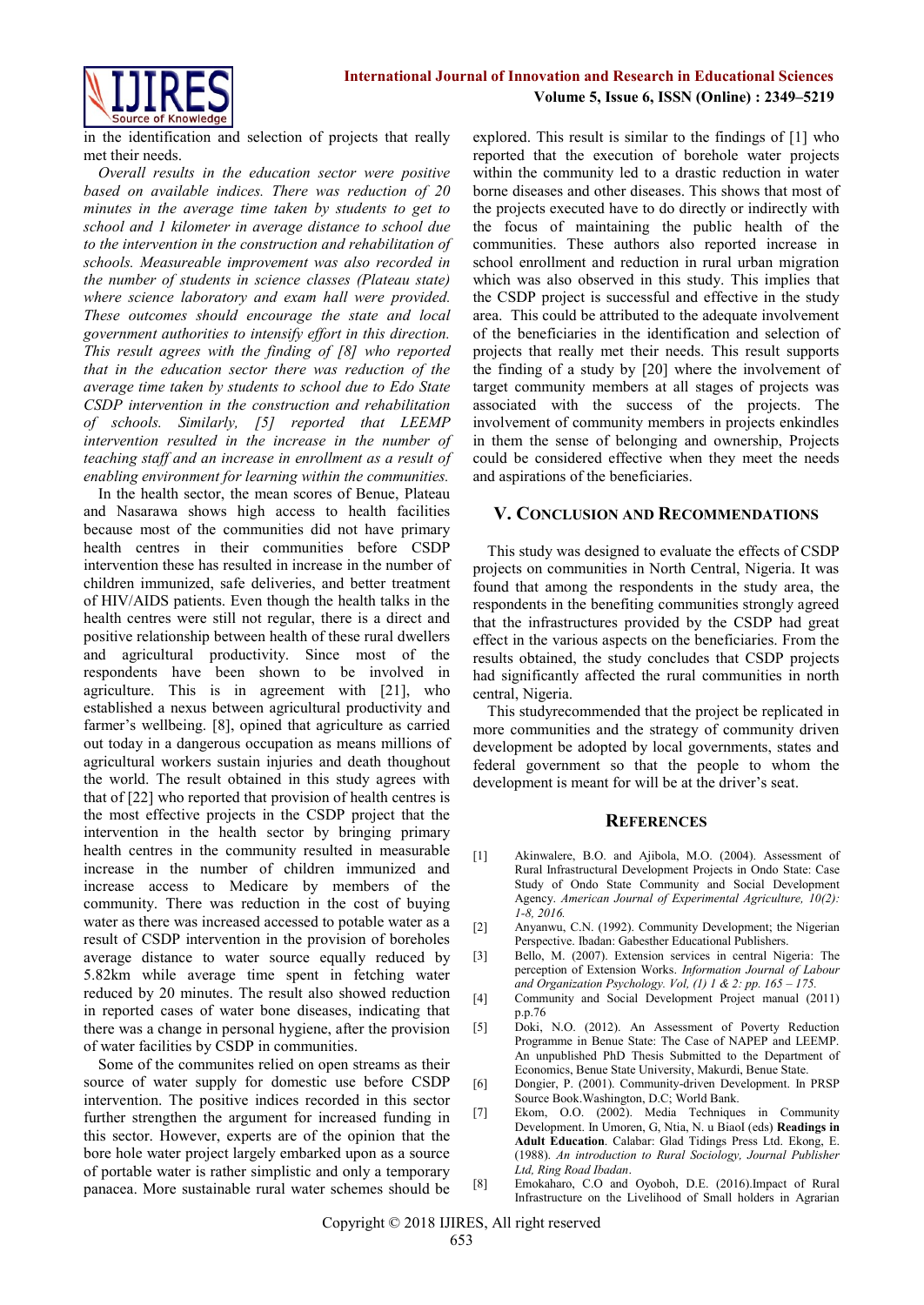

Communities in Edo State, Nigeria.In proceedings of the 5<sup>th</sup>international conference of the Africa Association of Agricultural Economics.September 23 – 26, 2016, Addisababa Ethiopia pp.  $1 - 19$ .

- [9] Frischmann, B.M (2007). Infrastructure Commons in Economic Perspectives. An Article Publish in First Monday Vol. 12 No.6 2006.
- [10] Hornby, A.S. (2004). Oxford Advanced Learner's Dictionary 7th Edition. London: Oxford University Press.
- [11] Idachaba, F.S. (2005). Rural Infrastructures in Nigeria; Basic needs of the Rural Majority Federal Development Habitat International.vol, 6 (2) pp  $7 - 14$ .
- [12] IFAD (2010). International fund for Agriculture, Federal Repblic of Nigeria: Country Strategy Opportunity Programme. Report Review of Executive Board Ninety-ninth Session, Rome, April  $21^{st} - 22^{nc}$ .
- [13] Itari, P. (2002). Policy Trends in Nigeria 1900-1990. In Umoren, G., Ntia, N. U. & Biao, I. (eds) Readings in Adult Education. Calabar. Glad Tidings Press ltd. ISSN 2222-1700 (Paper) ISSN 2222-2855 (Online) Vol.4, No.17, 201323.
- [14] Lemu, M.I. (2006). The Role of the Community in the Implementation of Universal Basic Education (UBE) Programme. In: Ngwu P. N. C. (eds) All Nigerian Conference of Principals of Secondary Schools (ANCOPSS) and the Mandaiory Continuing Professional Training (MCPT) Programme (P.74).
- [15] NGP, (2006). Nigeria National Gender Policy, Federal Republic of Nigeria: situation analysis/frame work. The Federal Ministry of Women Affairs and Social Development, Abuja, Federal Republic of Nigeria, Pp: 1-24.
- [16] Nwiteozum, E.N. (2009). Assessment of People Perception of Grassroots Community Development Project in Ezza South LGA of Ebonyi State. An MED thesis presented to the "Department of Adult Education and Extra-Mural Studies. University of Nigeria, Nsukka. Pp. 109.
- [17] Nwizu, S.C. (2001). Economics of Adult Education. (ADE 322). Unpublished Notes.Adult Education Department University of Nigeria Nsukka.
- [18] Ochepo, C.O. (2010). Evaluation of the Community-Driven Development Strategy of the Local Empowerment and

Environment Management Project in Benue State. Unpublished M.Sc. thesis submitted to the Department of Agricultural Extension and Communication, University of Agriculture Makurdi, Nigeria. Pp. 101.

**Volume 5, Issue 6, ISSN (Online) : 2349–5219**

- [19] Ogbuozobe, J.E. (2000). Community Based Organizations in the Provision of Social Services in Ibadan Metropolitan Areas Spectrum Publishers Ltd Ibadan, Nigeria.
- [20] Ngugi, D., Mukundu, D., Epperson, J. and Achaempong, Y. (2003).Determinants of household participation in rural development project. Selected paper prepared for presentation at the Southern Agricultural Economics Association Annual Meeting, Mobile, Alabama, February 1-3.
- [21] Osabuohien, J.I. and Alufohai, G.O. (2015). Credibility of Pesticide Safety Precaution Information Sources among Users of Pesticide in Oilpalm Farms in Delta State, Nigeria. *Benin International Journal of Economics and Extension Services.vol,*  4(1):25-36.
- [22] Okereke-Ejiogu, E.N. Asiabaka, C.C. Ani, A.O. and Umunakwe P.C. (2015). Assessment of Households' Participation in Community and Social Development Projects (CSDP): A Case Study of Imo State, Nigeria. *Advances in Research 5(2): 1-9.*
- [23] Omoruyi, E.O. (2001). "Dynamics of Community Development: The Nigerian Approach". Ibadan: New Era Publishing Company.
- [24] Rehim, M. (2007). La problématique du development en Libye. Étude de cas : la société locale de la villed'El-Beida' these de doctorat de sociologie, Université de Poitiers, Poitiers. Retrieved 20 July 2016. (Rehim, M. (2007). The problem of development in Libya. Case study: local society of the city of El-Beida, doctoral thesis in sociology, University of Poitiers, Poitiers. Retrieved 20 July 2016)
- [25] United Nations Development Programme (2001). Development Effectiveness: Review of Evaluative Evidence. New York.
- [26] World Bank, (2008). The growth report strategies for sustained growth and inclusive development Worldbank, Washington, DC.
- [27] Taima, K.K. (2003). Startegy for Professionalization of Rural Development. Tamindu Journal of Development, 9:269-304.
- [28] F.A.O. SFE. (2010). Beneficiary Satisfaction and Impact Assessment Survey of the Implementation of ISEP TCP projects in the Eastern African Region. Addis Ababa.

## **APPENDIX**

Table 1. Means and Standard Deviations of Respondents on the Effects of CSDP on Communities in the North Central  $(N-458)$ 

| <b>Educational Sector Effects</b>                                       | <b>Benue State</b> |      |      | Nassarawa State | <b>Plateau State</b> |      | <b>North Central</b> |      |
|-------------------------------------------------------------------------|--------------------|------|------|-----------------|----------------------|------|----------------------|------|
|                                                                         | Mean               | S.D  | Mean | S.D             | Mean                 | S.D  | Mean                 | S.D  |
| Reduction in Time and Distance to School                                | 5.00               | 0.00 | 3.74 | 1.20            | 4.59                 | 0.49 | 4.15                 | 1.02 |
| Increase in Girl Child Education                                        | 2.00               | 0.00 | 3.83 | 1.18            | 4.47                 | 0.50 | 4.20                 | 0.91 |
| Increase in School enrolment                                            | 4.00               | 0.00 | 3.93 | 1.05            | 4.77                 | 0.42 | 4.43                 | 0.85 |
| Increase in the number of Teachers employed-                            | 3.00               | 0.00 | 3.81 | 1.11            | 4.28                 | 0.51 | 4.08                 | 0.84 |
| Increase in the number of people attending PTA<br>meetings.             | 5.00               | 0.00 | 3.56 | 1.13            | 4.01                 | 0.26 | 3.83                 | 0.79 |
| Reduction in Child mortality-Increase in the<br>number of safe delivery | 4.94               | 0.31 | 3.91 | 1.01            | 4.24                 | 0.43 | 4.26                 | 0.86 |
| Access to immunization                                                  | 4.98               | 0.14 | 3.87 | 1.08            | 4.67                 | 0.58 | 4.26                 | 0.86 |
| Reduction in Childhood disease                                          | 4.98               | 0.14 | 4.00 | 1.14            | 4.00                 | 0.00 | 4.33                 | 1.03 |
| Reduction in time and distance to health facilities                     | 4.92               | 0.43 | 4.00 | 0.96            | 4.33                 | 0.58 | 4.33                 | 0.92 |
| Access to antenatal and post natal care                                 | 4.96               | 0.19 | 3.86 | 1.14            | 4.33                 | 0.58 | 4.25                 | 1.05 |
| Access to safe drinking water                                           | 4.76               | 0.61 | 4.19 | 0.88            | 4.67                 | 0.58 | 4.40                 | 0.83 |
|                                                                         | 4.42               | 0.72 | 3.82 | 1.19            | 4.03                 | 1.84 | 3.98                 | 0.94 |

#### **Means cut-off point**  $\geq 3.0$

Table 1 continued.

| гарје т сопинцест                                           |         |  |      |  |      |          |          |      |  |
|-------------------------------------------------------------|---------|--|------|--|------|----------|----------|------|--|
| Reduction in time distance taken to get safe drinking water | 07<br>4 |  | t.VJ |  | 3.70 | .26      | $\gamma$ | 0.99 |  |
| Reduction in incidences of water borne diseases             | .88     |  |      |  | 3.66 | (ت سکہ ا | 4.02     |      |  |